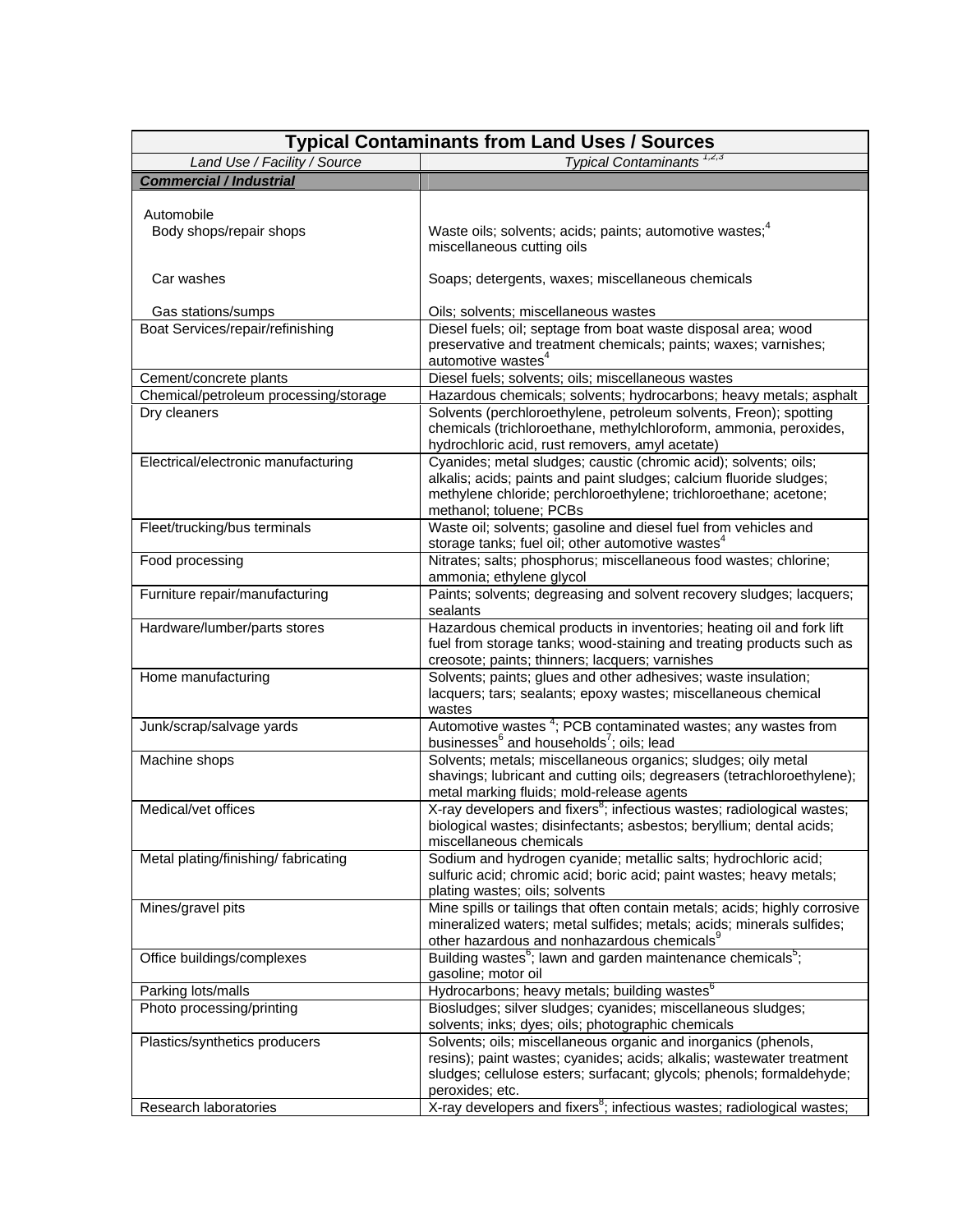|                                                            | biological wastes, disinfectants; asbestos; beryllium; solvents;<br>infectious materials; drugs; disinfectants; (quaternary ammonia,<br>hexachlorophene, peroxides, chlornexade, bleach); miscellaneous<br>chemicals |
|------------------------------------------------------------|----------------------------------------------------------------------------------------------------------------------------------------------------------------------------------------------------------------------|
| RV/mini storage                                            | Automobile wastes <sup>4</sup> ; gasoline and diesel fuel from vehicles and<br>storage tanks                                                                                                                         |
| Wood preserving/treating                                   | Wood preservatives; creosote, pentachlorophenol, arsenic                                                                                                                                                             |
| Wood/pulp/paper processing and mills                       | Metals; acids; minerals; sulfides; other hazardous and nonhazardous                                                                                                                                                  |
|                                                            | chemicals <sup>9</sup> ; organic sludges; sodium hydroxide; chlorine;                                                                                                                                                |
|                                                            | hypochlorite; chlorine dioxide; hydrogen peroxide; treated wood                                                                                                                                                      |
|                                                            | residue (copper quinolate, mercury, sodium bazide); tanner gas; paint                                                                                                                                                |
|                                                            | sludges; solvents; creosote; coating and gluing wastes                                                                                                                                                               |
| <b>Agricultural/Forest</b>                                 |                                                                                                                                                                                                                      |
| <b>Auction lots</b>                                        | Livestock sewage wastes; nitrates; phosphates; coliform and                                                                                                                                                          |
|                                                            | noncoliform bacteria; giardia, viruses; total dissolved solids                                                                                                                                                       |
| Chicken/turkeys                                            | Nitrates; phosphates; potassium; total dissolved solids; salts                                                                                                                                                       |
| Confined animal feeding operations                         | Livestock sewage wastes; nitrates; phosphates; chloride; chemical                                                                                                                                                    |
|                                                            | sprays and dips for controlling insect, bacterial, viral and fungal pests                                                                                                                                            |
|                                                            | on livestocks; coliform <sup>10</sup> and noncoliform bacteria; viruses; giardia;                                                                                                                                    |
|                                                            | total dissolved solids                                                                                                                                                                                               |
| <b>Dairies</b>                                             | Nitrates; total dissolved solids; salts; phosphates; potassium                                                                                                                                                       |
| Farm chemical distributor/application                      | Pesticides <sup>11</sup> ; fertilizers <sup>12</sup> ; hydrocarbons from motor vehicles and                                                                                                                          |
| service                                                    | storage tanks                                                                                                                                                                                                        |
| Farm machinery repair                                      | Automotive wastes <sup>4</sup> ; welding wastes                                                                                                                                                                      |
| Irrigated crops                                            | Pesticides <sup>11</sup> ; fertilizers <sup>12</sup> ; nitrates; phosphates; potassium (can be<br>worsened by over-watering)                                                                                         |
| Lagoons                                                    | Nitrates; Livestock sewage wastes; salts; pesticides <sup>11</sup> ; fertilizers <sup>17</sup> ;<br>bacteria                                                                                                         |
| Managed forest lands                                       | Sediments; pesticides <sup>11</sup> ; fertilizers <sup>12</sup> ; petroleum (spills)<br>Pesticides <sup>11</sup> ; fertilizers <sup>12</sup> ; nitrates; phosphates; potassium                                       |
| Nonirrigated crops                                         |                                                                                                                                                                                                                      |
| Pesticide/fertilizer/petroleum storage &<br>transfer areas | Pesticides <sup>11</sup> ; fertilizers <sup>12</sup> ; petroleum residues                                                                                                                                            |
| Rural homesteads                                           | Machine shops:                                                                                                                                                                                                       |
|                                                            | Automotive wastes <sup>4</sup> ; welding wastes; solvents; metals;                                                                                                                                                   |
|                                                            | lubricants; sludges                                                                                                                                                                                                  |
|                                                            | Septic systems:                                                                                                                                                                                                      |
|                                                            | Septage; coliform <sup>10</sup> and noncoliform bacteria; viruses;                                                                                                                                                   |
|                                                            | nitrates; heavy metals; synthetic detergents; cooking and<br>motor oils; bleach; pesticides; <sup>5,13</sup> paints; paint thinner;                                                                                  |
|                                                            | photographic chemicals; swimming pool chemicals; <sup>14</sup>                                                                                                                                                       |
|                                                            | septic tank/cesspool cleaner chemicals; <sup>15</sup> elevated levels                                                                                                                                                |
|                                                            | of chloride, sulfate, calcium, magnesium, potassium, and                                                                                                                                                             |
|                                                            | phosphate                                                                                                                                                                                                            |
| Swine                                                      | Nitrates; phosphates; potassium                                                                                                                                                                                      |
| <b>Residential / Municipal</b>                             |                                                                                                                                                                                                                      |
|                                                            |                                                                                                                                                                                                                      |
| Airports (maintenance/fueling areas)                       | Jet fuels; deicers; diesel fuel; chlorinated solvents; automotive                                                                                                                                                    |
|                                                            | wastes; <sup>4</sup> heating oil; building wastes $6$                                                                                                                                                                |
| Apartments and condominiums                                | Swimming pool maintenance chemicals <sup>14</sup> ; pesticides for lawn and<br>garden maintenance and cockroach, termite, ant, rodent, and other                                                                     |
|                                                            | pest control <sup>5,13</sup> , wastes from on-site sewage treatment plants;                                                                                                                                          |
|                                                            | household hazardous wastes <sup>7</sup>                                                                                                                                                                              |
| Camp grounds/RV parks                                      | Septage; gasoline; diesel fuel from boats; pesticides for controlling                                                                                                                                                |
|                                                            | mosquitoes, ants, ticks, gypsy moths, and other pests <sup>11,13</sup> ; household                                                                                                                                   |
|                                                            | hazardous wastes from recreational vehicles (RVs) <sup>7</sup>                                                                                                                                                       |
| Drinking water treatment plants                            | Treatment chemicals; pesticides <sup>11</sup>                                                                                                                                                                        |
| Fire stations                                              | General building wastes <sup>6</sup> ; hydrocarbons from test burn areas                                                                                                                                             |
| Golf courses                                               | Fertilizers <sup>12</sup> ; herbicides <sup>11</sup> ; pesticides for controlling mosquitoes, ticks,                                                                                                                 |
|                                                            | ants, gypsy moths, and other pests <sup>5</sup>                                                                                                                                                                      |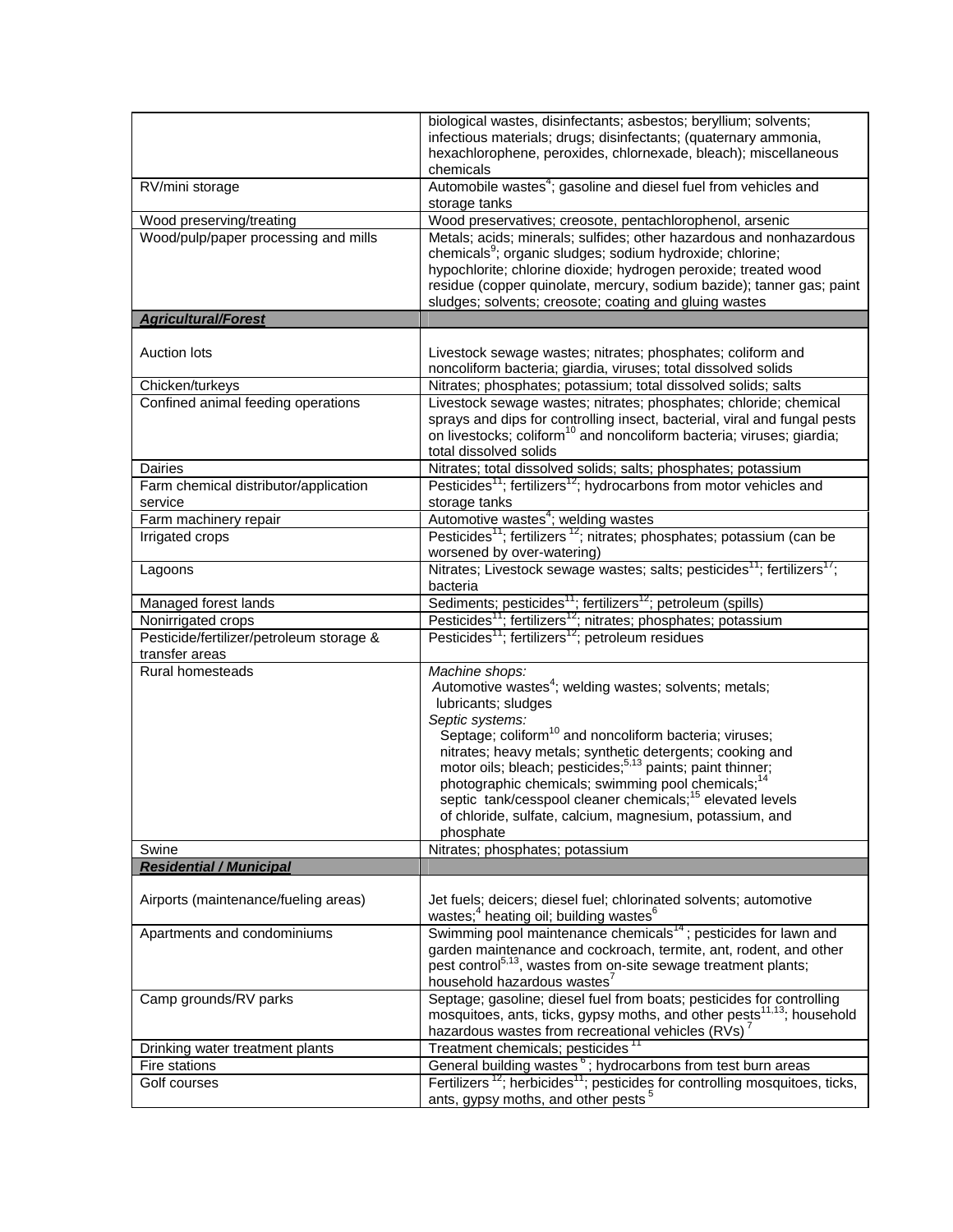| Housing                                                                                                                                                                                                                     | Household hazardous wastes <sup>7</sup> Household cleaners; oven cleaners;<br>drain cleaners; toilet cleaners; disinfectants; metal polishes; jewelry<br>cleaners; shoe polishes; synthetic detergents; bleach; laundry soil<br>and stain removers; spot removers and dry cleaning fluid; solvents;<br>lye or caustic soda; household pesticides; <sup>13</sup> photo chemical; printing<br>ink, paints; varnishes; stains; dyes; wood preservatives (creosote);<br>paint and lacquer thinners; paint and varnish removers and<br>deglossers; paint brush cleaners; floor and furniture strippers |
|-----------------------------------------------------------------------------------------------------------------------------------------------------------------------------------------------------------------------------|---------------------------------------------------------------------------------------------------------------------------------------------------------------------------------------------------------------------------------------------------------------------------------------------------------------------------------------------------------------------------------------------------------------------------------------------------------------------------------------------------------------------------------------------------------------------------------------------------|
|                                                                                                                                                                                                                             | Mechanical Repair and Other Maintenance Products: Automotive<br>wastes; <sup>4</sup> waste oils; diesel fuel; kerosene; #2 heating oil; grease;<br>degreasers for driveways and garages; metal degreasers; asphalt<br>and roofing tar; tar removers; lubricants; rustproofers; car wash<br>detergents; car waxes and polishes; rock salt; refrigerants                                                                                                                                                                                                                                            |
|                                                                                                                                                                                                                             | Lawn/garden care:<br>Fertilizers; <sup>11</sup> herbicides and other pesticides used for lawn and<br>garden maintenance <sup>5</sup> (can be worsened by over-watering)                                                                                                                                                                                                                                                                                                                                                                                                                           |
|                                                                                                                                                                                                                             | Swimming pools:<br>Swimming pool maintenance chemicals <sup>14</sup>                                                                                                                                                                                                                                                                                                                                                                                                                                                                                                                              |
|                                                                                                                                                                                                                             | Urban runoff/stormwater <sup>3</sup> :<br>Gasoline; oil; other petroleum products; microbiological contaminants                                                                                                                                                                                                                                                                                                                                                                                                                                                                                   |
| Landfills/dumps                                                                                                                                                                                                             | Leachate; organic and inorganic chemical contaminants; waste from<br>households <sup>7</sup> and businesses <sup>6</sup> ; nitrates; oils; metals; solvents; sludge                                                                                                                                                                                                                                                                                                                                                                                                                               |
| Motor pools                                                                                                                                                                                                                 | Automotive wastes <sup>4</sup> : solvents; waste oils; hydrocarbons from storage<br>tanks                                                                                                                                                                                                                                                                                                                                                                                                                                                                                                         |
| Parks                                                                                                                                                                                                                       | Fertilizers <sup>12</sup> ; herbicides <sup>5</sup> ; insecticides <sup>11,13</sup> ; (can be worsened by over-<br>watering)                                                                                                                                                                                                                                                                                                                                                                                                                                                                      |
| Railroad yards/maintenance/fueling areas                                                                                                                                                                                    | Diesel fuel; herbicides for rights-of-way <sup>11</sup> ; creosote fro preserving<br>wood ties; solvents; paints; waste oils                                                                                                                                                                                                                                                                                                                                                                                                                                                                      |
| Schools                                                                                                                                                                                                                     | Machinery/vehicle serving wastes; gasoline and heating oil from<br>storage tanks; general building wastes <sup>6</sup> ; pesticides <sup>11,13</sup> .                                                                                                                                                                                                                                                                                                                                                                                                                                            |
| Septic systems                                                                                                                                                                                                              | Nitrates; septage; Cryptosporidium; Giardia; coliform <sup>10</sup> and<br>noncoliform bacteria; viruses; drain cleaners; solvents; heavy metals;<br>synthetic detergents; cooking and motor oils; bleach; pesticides; <sup>5,13</sup><br>paints; paint thinner; photographic chemicals; swimming pool<br>chemicals; <sup>14</sup> septic tank/cesspool cleaner chemicals <sup>15</sup> ; elevated<br>levels of chloride, sulfate, calcium, magnesium, potassium, and                                                                                                                             |
| Utility stations/maintenance areas                                                                                                                                                                                          | phosphate; other household hazardous wastes <sup>7</sup><br>PCBs from transformers and capacitors; oils; solvents; sludges; acid                                                                                                                                                                                                                                                                                                                                                                                                                                                                  |
|                                                                                                                                                                                                                             | solution; metal plating solutions (chromium, nickel, cadmium);<br>herbicides from utility rights-of-way                                                                                                                                                                                                                                                                                                                                                                                                                                                                                           |
| Waste transfer/recycling stations                                                                                                                                                                                           | Residential and commercial solid waste residues                                                                                                                                                                                                                                                                                                                                                                                                                                                                                                                                                   |
| Wastewater                                                                                                                                                                                                                  | Municipal wastewater; sludge <sup>16</sup> ; treatment chemicals <sup>17</sup> ; nitrates;<br>heavy metals; coliform <sup>10</sup> and noncoliform bacteria; nonhazardous<br>wastes <sup>16</sup>                                                                                                                                                                                                                                                                                                                                                                                                 |
| Miscellaneous                                                                                                                                                                                                               |                                                                                                                                                                                                                                                                                                                                                                                                                                                                                                                                                                                                   |
| Above ground storage tanks                                                                                                                                                                                                  | Heating oil; diesel fuel; gasoline; other chemicals                                                                                                                                                                                                                                                                                                                                                                                                                                                                                                                                               |
| Construction/demolition areas (plumbing,<br>heating, and air conditioning, painting,<br>paper hanging, decorating, drywall and<br>plastering, acoustical insulation, carpentry,<br>flooring, roofing, and sheet metal etc.) | Solvents; asbestos; paints; glues and other adhesives; waste<br>insulation; lacquers; tars; sealants; epoxy waste; miscellaneous<br>chemical wastes                                                                                                                                                                                                                                                                                                                                                                                                                                               |
| Historic gas stations                                                                                                                                                                                                       | Diesel fuel; gasoline; kerosene                                                                                                                                                                                                                                                                                                                                                                                                                                                                                                                                                                   |
| Historic waste dumps/landfills                                                                                                                                                                                              | Leachate; organic and inorganic chemicals; waste from households $\frac{7}{1}$ ;<br>and businesses <sup>6</sup> ; nitrates; oils; heavy metals; solvents                                                                                                                                                                                                                                                                                                                                                                                                                                          |
| Injection wells/drywells/sumps                                                                                                                                                                                              | Stormwater runoff <sup>3</sup> ; spilled liquids; used oils; antifreeze; gasoline;<br>solvents; other petroleum products; pesticides <sup>11</sup> ; and a wide variety                                                                                                                                                                                                                                                                                                                                                                                                                           |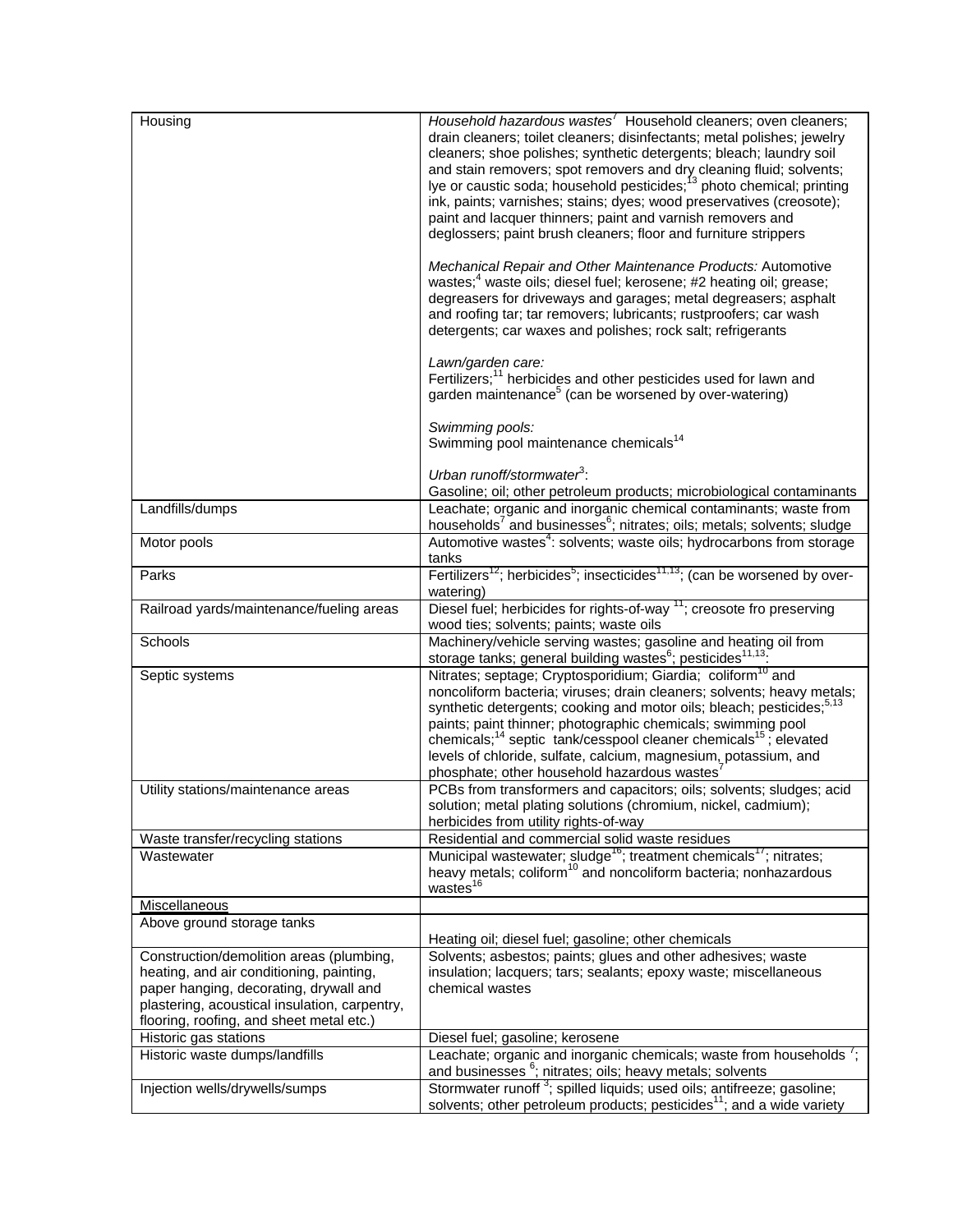|                                                                                                         | of other substances                                                                                                                                                                                                                                                  |
|---------------------------------------------------------------------------------------------------------|----------------------------------------------------------------------------------------------------------------------------------------------------------------------------------------------------------------------------------------------------------------------|
| Military installations                                                                                  | Wide variety of hazardous and nonhazardous wastes depending on<br>the nature of the facility and operation <sup>3,9</sup> ; diesel fuels; jet fuels;<br>solvents; paints; waste oils; heavy metals; radioactive wastes                                               |
| Surface water - stream/lakes/rivers                                                                     | (Directly related to surface water quality in the stream, lake, or river<br>which is recharging groundwater)                                                                                                                                                         |
| Transportation corridors                                                                                | Herbicides in highway right-of-way <sup>11,5</sup> ; road salt (sodium and calcium<br>chloride); road salt, anticaking additives (ferric ferrocyanide, sodium<br>ferrocyanide); road salt anticorrosives (phosphate and chromate);<br>automotive wastes <sup>4</sup> |
| Underground storage tanks                                                                               | Diesel fuel; gasoline; heating oil; other chemical and petroleum<br>products                                                                                                                                                                                         |
| Wells (such as water supply wells,<br>monitoring wells, unsealed or abandoned<br>wells, and test holes) | Storm water runoff <sup>3</sup> ; solvents; nitrates; septic tanks; hydrocarbons;<br>and a wide variety of other substances                                                                                                                                          |

SOURCE: Adapted from EPA ; Supplemented with information from Oregon DEQ hazardous waste / water quality databases and Drinking Water Protection citizen's and technical advisory committees

## **NOTES**

<sup>1</sup>In general, water contamination stems from the misuse and improper disposal of liquid and solid wastes; the illegal dumping or abandonment of household, commercial, or industrial chemicals; the accidental spilling of chemicals from trucks, railways, aircraft, handling facilities, and storage tanks; or the improper siting, design, construction, operation, or maintenance of agricultural, residential, municipal, commercial, and industrial drinking water wells and liquid and solid waste disposal facilities. Contaminants also can stem from atmospheric pollutants, such as airborne sulfur and nitrogen compounds, which are created by smoke, flue dust, aerosols, and automobile emissions, fall as acid rain, and percolate through the soil. When the contaminants list in this table are used and managed properly, environmental contamination is not likely to occur.

2 Contaminants can reach water bodies from activities occurring on the land surface, such as industrial waste storage; from sources below the land surface but above the water table, such as septic systems; from structures beneath the water table, such as wells; or from contaminated recharge water.

<sup>3</sup>This table lists the most common wastes, but not all potential wastes. For example, it is not possible to list all potential contaminants contained in stormwater runoff or from military installations.

4 Automobile wastes can include gasoline; antifreeze; automatic transmission fluid; battery acid; engine and radiator flushes; engine and metal degreasers; hydraulic (brake) fluid; and motor oils.

<sup>5</sup>Common pesticides used for lawn and garden maintenance (i.e., weed killers, and mite, grub, and aphid controls) include such chemicals as 2,4-D; chlorpyrifos; diazinon; benomyl; captan; dicofol; and methoxychlor.

<sup>6</sup>Common wastes from public and commercial buildings include automotive wastes; and residues from cleaning products that may contain chemicals such a xylenols, glycol esters, isopropanol, 1,1,1,-trichloroethane, sulfonates, chlorinated phenols, and cresols.

 $<sup>7</sup>$  Household hazardous wastes are common household products which contain a wide variety of toxic or hazardous components</sup> (contact Oregon DEQ Household Waste Program for list).

<sup>8</sup>X-ray developers and fixers may contain reclaimable silver, glutaldehyde, hydroquinone, potassium bromide, sodium sulfite, sodium carbonate, thiosulfates, and potassium alum.

9 The Resource Conservation and Recovery Act (RCRA) defines a hazardous waste as a solid waste that may cause an increase in mortality or serious illness or pose a substantial threat to human health and the environment when improperly treated, stored, transported, disposed of, or otherwise managed. A waste is hazardous if it exhibits characteristics of ignitability, corrosivity, reactivity, and/or toxicity. Not covered by RCRA regulations are domestic sewage; irrigation waters or industrial discharges allowed by the Clean Water Act; certain nuclear and mining wastes; household wastes; agricultural wastes (excluding some pesticides); and small quantity hazardous wastes (i.e., less than 220 pounds per month) generated by businesses.

<sup>10</sup>Coliform bacteria can indicate the presence of pathogenic (disease-causing) microorganisms that may be transmitted in human feces. Diseases such as typhoid fever, hepatitis, diarrhea, and dysentery can result from sewage contamination of drinking water supplies.

<sup>11</sup>Pesticides include herbicides, insecticides, rodenticides, fungicides and avicides. EPA has registered approximately 50,000 different pesticide products for use in the United States. Many are highly toxic and quite mobile in the subsurface. An EPA survey found that the most common pesticides found in drinking water wells were DCPA (dacthal) and atrazine, which EPA classifies as moderately toxic (class 3) and slightly toxic (class 4) materials, respectively

 $12$ The EPA National Pesticides Survey found that the use of fertilizers correlates to nitrate contamination of groundwater supplies.